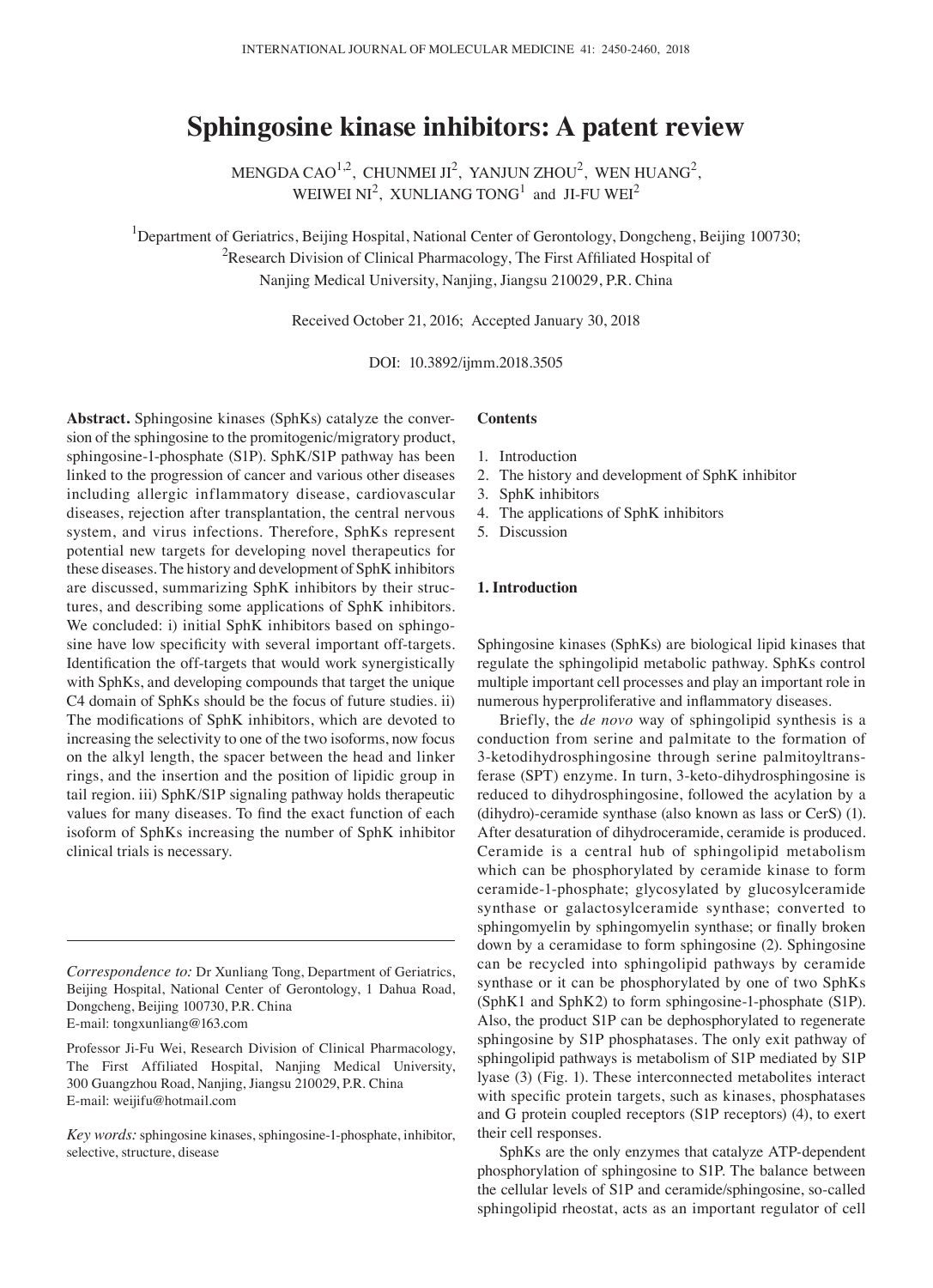

Figure 1. Sphingolipid metabolic pathway. Ceramide is in the center of sphingolipid metabolism, generated by *de novo*-sphingolipid synthesis or by sphingomyelin degradation. The *de novo* synthesis of ceramide begins with 3-ketodihydrosphingosine formed by serine and palmitate through the action of SPT; has experienced the process of the formation of dihydrosphingosine, dihydroceramide, and is eventually generated by the action of desaturases. Ceramide can be glycosylated by glucosylceramide synthase or galactosylceramide synthase; converted to sphingomyelin by sphingomyelin synthase; or finally broken down by a ceramidase to form sphingosine. Sphingosine can be phosphorylated by one of two SphKs (SphK1 and SphK2) to form sphingosine-1-phosphate (S1P). The only exit pathway of sphingolipid pathways is metabolism of S1P mediated by S1P lyase. Most of sphingolipids can be recycled into sphingolipid pathways by specific enzymes. SPT, serine palmitoyl transferase; CDase, ceramidase; DAG, diacylglycerol; GCase, glucosyl ceramidase; GCS, glucosylceramide synthase; PC, phosphatidylcholine; SphKs, sphingosine kinases; SMS, sphingomyelin synthase.

fate (5). S1P is both an extracellular messenger and an intracellular second messenger. As an extracellular messenger, S1P is a specific and high-affinity ligand for a family of G-proteincoupled receptors(GPCRs) (6,7). S1P binding to these receptors could trigger a wide range of cellular responses, including proliferation, inhibition of apoptosis, formation of actin stress fibres, stimulation of adherent junctions and enhanced extracellular matrix assembly (8-11). As an intracellular second messenger, S1P stimulates various plasma-membrane receptors, such as platelet-derived growth factor receptor (PDGFR) and Fcγ receptor 1 (FcγRI) (12,13). Inhibition of SphKs strongly reduces cellular events triggered by these receptors. Now, SphK/S1P signaling is considered to be involved in many physiological and pathological processes, including cardiovascular system, inflammation, cancer process, transplantation, virus infections and central nervous system, which will be introduced in detail in the application section of this review (14-19).

SphKs have five conserved domains (C1-C5). C1-C3 domains are also found in ceramide kinase (CERK) and diacylglycerol kinases (DAGK), whereas C4 domain appears to be unique domain in SphKs (20). The two SphK isoforms (SphK1 and SphK2) regulate the phosphorylation metabolism. Compared to SphK1, SphK2 has ~240 additional amino acids. Human *SphK1* localizes to chromosome 17 (17q25.2), whereas *SphK2* maps to chromosome 19 (19q13.2) (21), indicating different functions of SphKs. SphK1 exists mostly in cytoplasm and migrates to plasma membrane upon phosphorylation. It is involved in the formation of cancers by enhancing cancer cell proliferation and invasion (22,23). Moreover, *SphK1* expression is correlated with severity and poor prognosis of cancers, and chemotherapy resistance (24-27). Also, SphK1 participates in immunological and inflammatory responses in human body (28). SphK2 localizes in the nucleus to inhibit DNA synthesis and regulate HDAC1/2 activity (29). Downregulation of SphK2 inhibits the effects of inflammation, proliferation and migration in tumor cells (30-33). Specifically, SphK2 affects the function of mitochondria involved in the central nervous system diseases (34). Levels of mRNA encoding *SphK1/2* are significantly higher in tumors of rectum, stomach, kidney, colon, uterus, ovary, breast and lung compared with normal tissues from the same patient (35). Administration of polynucleotides encoding SphKs can induce blood vessel formation (36,37). Overall, the evidence suggests that inhibition of SphKs may be an effective therapy for many diseases (38).

Due to the function of SphKs and S1P, the SphK/S1P pathway is now considered as a novel and innovative target for the treatment of many diseases. Since the past decade, there is growing interest in developing novel inhibitors of SphKs and their application in clinical practice. This review consists of three parts. The first part summarizes the history and development of SphK inhibitors; the second part introduces SphK inhibitors by their structures; the third part describes some applications of SphK inhibitors.

#### **2. The history and development of SphK inhibitor**

Sphingolipids, are a class of lipids containing a backbone of sphingoid bases, a set of aliphatic amino alcohols that includes sphingosine. They were discovered in brain extracts in the 1870s and named after the mythological Sphinx because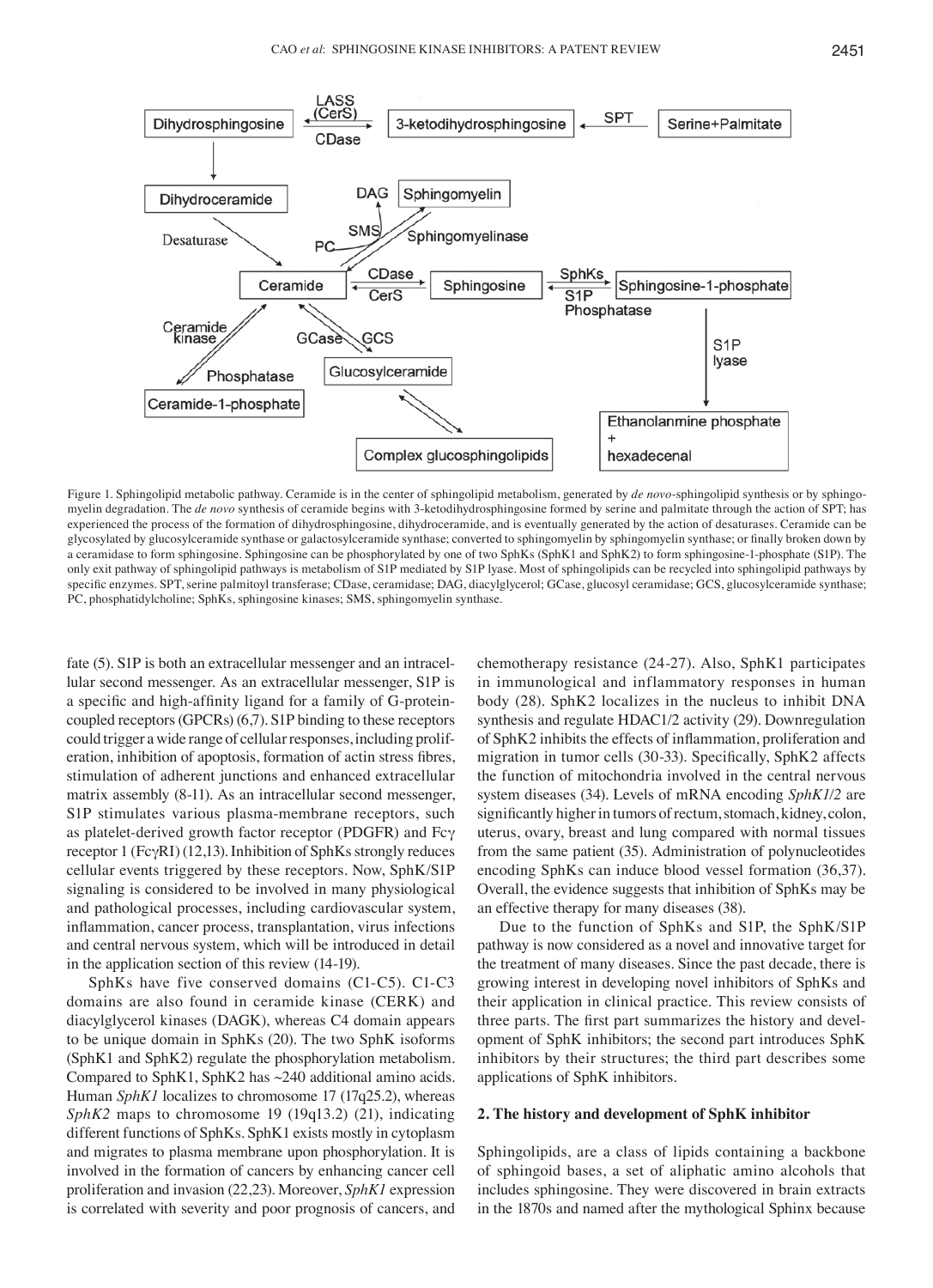of their enigmatic nature (39,40). Sphingosine was discovered around 1880 by Thudichum, who isolated it from the hydrolysis products of phrenosin, characterized it as a base of empirical composition  $C_{17}H_{35}NO_2$ , and described a number of its salts (41). In 1968, Stoffel *et al* proposed the importance of SphK is not restricted to catabolism of sphingolipids (42). In 1989, Hannun and Bell found that sphingosine and lysosphingolipids elicited a variety of cellular responses, including antagonism of phorbol eater-induced responses, blockage of platelet and neutrophil function, and inhibition of growth factor action (43). Later in the same year, Okazaki *et al* demonstrated the existence of a 'sphingomyelin cycle' in human cells and suggested the products of sphingolipids may play a role in cell differentiation (44). In 1998, Olivera *et al* purified SphKs from rat kidney for the first time (20), providing the basis for molecular characterization of key enzymes in sphingolipid signaling. To date, two mammalian SphKs have been characterized, cloned and sequenced.

Initial SphK inhibitor development has utilized molecules derived from sphingosine, including L-threo-dihydrosphingosine (DHS:Sfingol), N,N-dimethylsphingosine (DMS) and N,N,N-trimethylsphingosine (TMS). They block the activities of both SphK1 and SphK2 by competing with the natural substrate sphingosine. Safingol has been proven to show therapeutic value in treating patients with locally advanced or metastatic solid tumors, which has now entered phase I clinical trials (NCT00084812). However, these sphingosine mimic compounds have low specificity with several important off-targets, such as protein kinase C (PKC), ceramide synthase (CerS) (45). In 2003, French *et al* revealed four different types of nolipidic small molecules, SKI-I SKI-II; SKI-III; SKI-IV, with SphK inhibitory effect at submicromolar to micromolar concentrations (38). These four derivatives were shown to be selective toward human SphKs compared with a panel of human lipid and protein kinases (38). Moreover, these compounds had antitumor activity *in vivo* without obvious toxicity, providing the first evidence that SphK inhibitor can be developed as anticancer drugs. In 21st century, selective SphK inhibitor drugs attracted more attention. ABC294640 is the first selective SphK2 inhibitor, which has completed phase I clinical trials recently for treatment of advanced solid tumors (NCT01488513). The first SphK1-specific inhibitor, SK1-I, was described by Paugh *et al* in 2008 (46). From then, more selective SphK compounds were developed.

#### **3. SphK inhibitors**

#### *Sphingosine-based SphK inhibitors*

*Sphingoguanidine based SphK inhibitors.* Sphingoguanidine based SphK inhibitors are composed of a sphingolipid backbone and a guanidine moiety at the head. The guanidine region mimics the polar head of sphingosine. Guanidine is believed to be able to interact with ATP directly in the catalytic center of some enzymes and to impede the phosphorylation reaction (47,48). Representative compounds of this type of SphK inhibitor are SLR080811, SLP120701 and LCL351 (Fig. 2).

Among the compounds in this category, LCL351 is the most effective agent. It exhibits half maximal inhibitory concentration (IC<sub>50</sub>) values of 40 and 300 nmol/l for inhibition of SphK1 and SphK2 respectively, indicating a special selectivity for SphK1 (47,48). Except the long chain followed by guanidine moiety, these sphingoguanidine based SphK inhibitors usually bear an oxadizole linker ring. The structure-activity relationship studies indicated that the removal of a hydroxyl group on the pyrrolidine ring of sphingoguanidine based inhibitors acted as a molecular switch to selective SphK2 inhibition (49). Furthermore, insertion of a single methylene unit as a spacer between the oxadiazole and pyrrolidine rings can increase the selectivity to inhibit the function of SphK1 in this category (49).

*Amidine based SphK inhibitors.* Amidine-based SphK inhibitors are also structural analogues of sphingosine that prevent from the substrate binding to the domain of the SphKs, including VPC96091, VPC96077, and compound 11 in patent WO2013/119946A1 (50-52) (Fig. 2). However, the hydroxyl group located in the polar head of sphingosine is removed in this category. Considering that the hydroxyl group is responsible for phosphorylation (53), these compounds, which are difficult to phosphorylate, would be more effective in suppressing the activity of SphKs.

The amidine-based SphK inhibitors showed high selective activity to SphK1 with *in vitro* potency in the nanomolar range. Compound 11 is the representative one with 705-fold selectivity for SphK1 and is the most selective SphK1 inhibitor reported until now (50). The unique torsional angle of the cyclopropane ring in compound 11 provides improved presentation of amidine in the active site. Biological evaluation of amidine based SphK inhibitors reveals substantial differences in inhibitory quality of molecules containing isomeric oxadiazoles. Compounds containing 3-aryl display significantly higher potency and selectivity for SphK1 than those containing 5-aryl 1,2,4-oxadiazole isomers (compound 20 in patent WO2013/119946A1) (Fig. 2), while the compounds containing 1,3,4-oxadiazoles (compound 30 in patent WO2013/119946A1) (Fig. 2) display intermediate potency (52). Moreover, meta-substitution in the phenyl ring increases the efficacy for all isomers (50).

*Bicyclic aryl based SphK inhibitors.* Bicyclic aryl based SphK inhibitors are fused bicyclic sphingosine analogs. The fused bicycle is naphthalene, isoquinoline, quinoline, quinazoline or indole (54,55). Among them, Naphthalene based compounds are studied most thoroughly. Naphthalene based SphK inhibitors are tail region modifications of sphingosine, including SLC5091592, SLC5081308 and SLC5111312 (Fig. 2). Removal of the lipophilic tail completely abolishes the inhibitory activity of naphthalene based SphK inhibitors. Also it is necessary for the tail region to bear internal phenyl ring(s) (56). Detailed investigations on the tail region of a scaffold that features a lipophilic naphthalene ring holding SphK inhibition activity were conducted by Congdon *et al* (57). These analogues possess a binding mode similar to sphingosine in the ligand binding pocket and are competitive with sphingosine, independent of ATP.

SLC5091592 is the most representative and potent agent of naphthalene-based SphK inhibitors, which incorporates a 4-trifluomethylbenzyl 'tail' and displays high selectivity toward SphK2 (57). The replacement of 4-trifluomethylbenzyl results in significant inhibition of SphK2 at 1  $\mu$ M ( $\mu$ mol/l) inhibitor concentration without any inhibition of SphK1, as the  $CF_3$  group can impact SphK2 selectivity. The corresponding meta version was also generated by Congdon *et al*, but it was less potent (57). Other halogens (Br and Cl) are equally potent in the meta and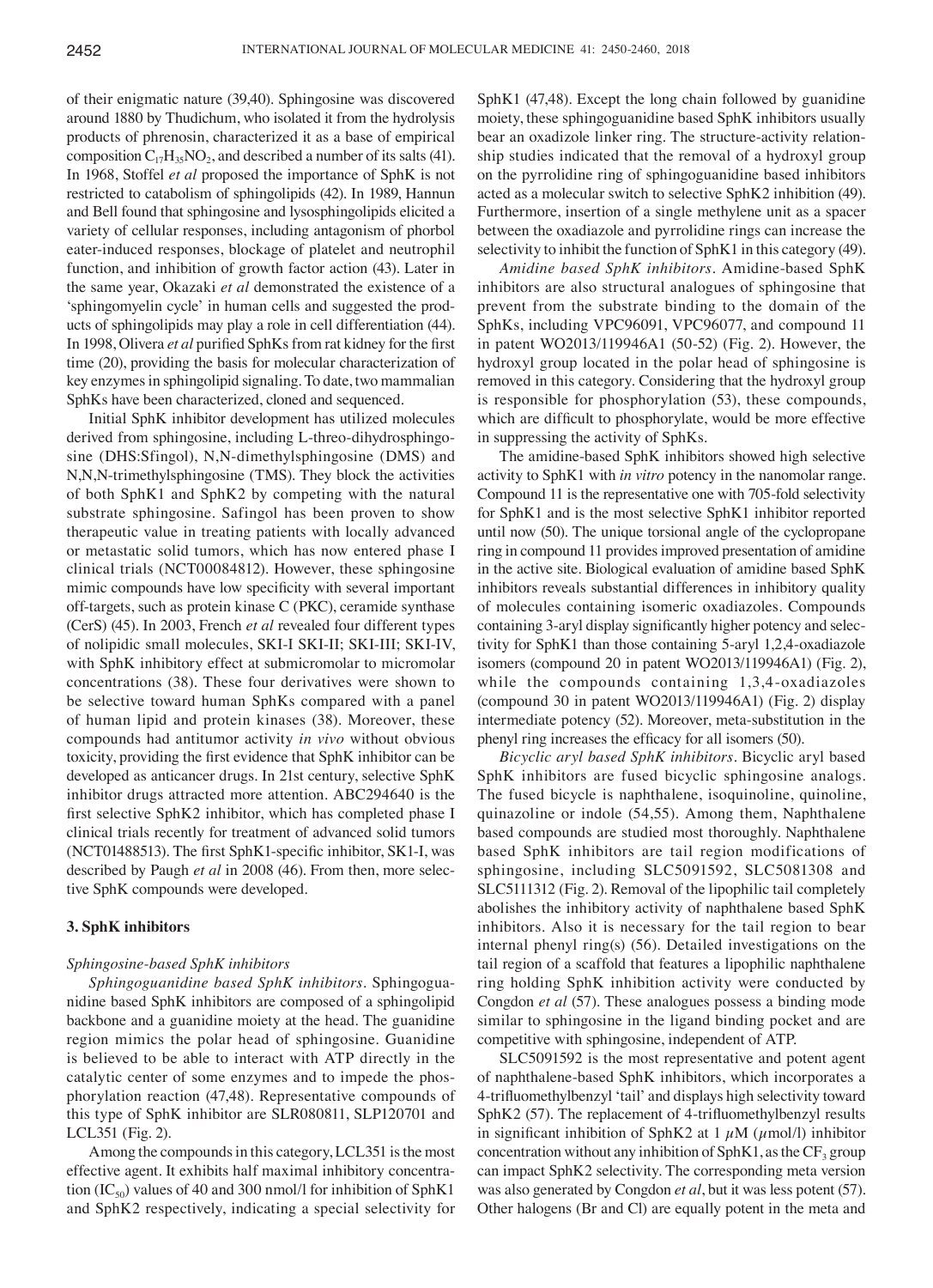

Figure 2. The structure of some sphingosine-based sphingosine kinase (SphK) inhibitors. Sphingoguanidine based derivatives include SLR080811, SLP120701 and LCL351; amidine-based derivatives include a VPC96091, VPC96077, compound 11, compound 20 and compound 30; bicyclic aryl based derivatives include SLC5091592, SLC5081308 and SLC5111312; amino-alcohol based derivatives include FTY720, (S)-FTY720-vinylphosphonate, FTY720-OCH3 and SG-12.

para positions. Also, the length of the molecule is of great significance. The ideal head to tail (positive charge to terminal methyl group) length is  $\sim$ 18-21 atoms (57). Moreover, there is a dependence on SphK2 activity and selectivity with alkyl chain length of naphthalene based inhibitors, suggesting a larger lipid binding pocket in SphK2 compared to SphK1 (56,58).

*Amino-alcohol based SphK inhibitors.* Amino-alcohol based SphK inhibitors are sphingosine analog inhibitors bearing an amino alcohol head group, including FTY720, (S)-FTY720-vinylphosphonate, FTY720-OCH3 and SG-12 (Fig. 2). The amino alcohol group is molecular target of SphK2 competing with sphingosine (53). Apart from the amino alcohol group, the structures of these derivatives all contain a 1,4-disubstituted phenyl ring acting as a rigid linker group and a lipophilic tail which is important for interactions with hydrophobic binding pocket of S1P receptors (S1PRs) (53).

FTY720 (2-amino-2-[2-(4-octylphenyl) ethyl] propane-1, 3-diol), also known as fingolimod, is one of most studied sphingosine analog inhibitors. It is phosphorylated by SphK2, and the product (FTY720-P) acts as an agonist of four of the five S1PRs (excluding S1PR2), with concentration for 50% of maximal effect ( $EC_{50}$ ) values in the nanomolar range (59). This compound was approved by US Food and Drug Administration (FDA) in September 21, 2010 for the treatment of multiple sclerosis and has been used in the clinic to quell symptoms and slow the progression of multiple sclerosis. Moreover, it completed phase 3 clinical trials for its efficacy and safety in *de novo* adult renal transplant recipients (NCT00239876).

## *Small molecule SphK inhibitors*

*Lipidic small molecule SphK inhibitors.* Benzene sulfonamide-based inhibitors of SphKs were identified through a structure-base approach to target ATP-binding pocket of SphKs. These compounds are docked into ATP-binding pocket of SphKs, and are predicted to form close associations with Asn22, Arg24, Thr54, Ser79, Gly80, Asp81, Gly82, Leu83 and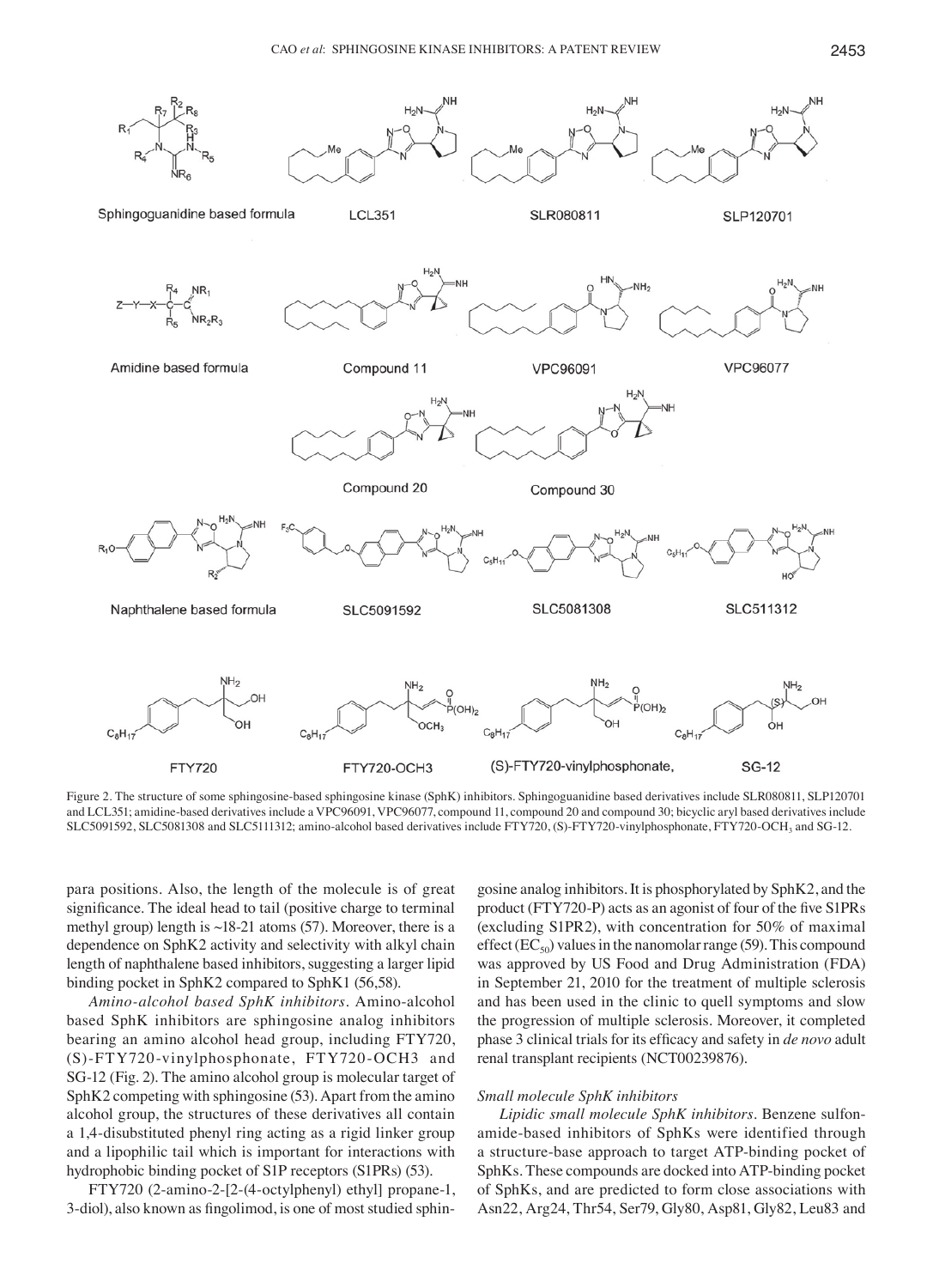

Figure 3. The structure of some small molecule sphingosine kinase (SphK) inhibitors. Lipidic small molecule SphK inhibitors include benzene sulfonamide-based derivatives, such as MP-A08; nolipidic small molecules SphK inhibitors include SKI-I, SKI-II, SKI-III, SKI-IV, ABC294640 and ABC294735.

Ser112 of ATP-binding pocket in SphKs (60). To confirm the orientation binding of these compounds, its ability of inhibiting the ATP-binding pocket mutants of SphKs was assessed in patent WO2016007993 (A1) through alanine mutagenesis. Their inhibition was reduced by ~3-fold by the T54A, L83A, R185A and S112A mutations and ~2-fold by the S79A, R24A and R191A mutations. These findings confirmed the inhibitor target of ATP-binding pocket of SphKs (60).

The most representative compounds in this category is MP-A08 (Fig. 3), 4-methyl-N-[2-[[2-[(4-ethylphenyl)sulfonylamino]phenyl]iminomethyl]phenyl] benzenesulfonamide, containing two benzenesulfonamide groups joined by a benzylidene-aniline group. To assess the selectivity, MP-A08 was tested against purified recombinant SphKs. MP-A08 showed no inhibition of human DAGK and only weak influence on CERK. This hinted that inhibitors of this type may overcome at least some of the off-target effects of sphingosine-like molecules. MP-A08 is a higher affinity inhibitor of SphK2 than SphK1, with inhibitory constant (Ki) values of  $6.9\pm0.8$  and  $27\pm3$  mM, respectively (60).

*Nolipidic small molecule SphK inhibitors.* SKI-I, SKI-II, SKI-III and SKI-IV were identified by a high throughput screen by Smith and co-workers in 2003 (Fig. 3). They are the first nolipidic small molecules of SphK inhibitors. Among them, SKI-II, 2-(p-hydroxyanilino)-4-(p-chlorophenyl)thiazole, is the most extensively studied compound, with high oral bioavailability and limited toxicity (61). It is an SphK1/2-dual inhibitor which favors SphK2 inhibition (62) and has been commercialized (63). SKI-II induces lysosomal degradation of SphK1 rather than directly inhibiting catalytic SphK1 activity or competing the ATP-binding site (64). However, whether this is an SphK1-specific effect or a more general effect also affecting other proteins determined for lysosomal degradation remains unclear, thus providing additional targets for SKI-II (64). A recent study revealed a dual mechanism of action for SKI-II: abrogating estrogen receptor (ER) signaling, possibly through direct binding to ER, similar to tamoxifen (63), which is consistent with previous speculation of its additional targets.

A series of phenyladamantane-based compounds showed the inhibitory activity to SphKs. They are competitive inhibitors in respect to sphingosine. The most famous compound is ABC294640 (Fig. 3). ABC294640, 3-(4-chlorophenyl) adamantane-1-carboxylic acid (pyridin-4-ylmethyl) amide, is the first SphK2 inhibitor with a Ki of 9.8  $\mu$ M, and it reduces the amount of S1P in intact cells (65). It shows great therapeutic value in cancer treatment (32) and has completed phase I clinical trials for advanced solid tumors recently (NCT01488513). Moreover, ABC294640 was found not only to inhibit STAT3 phosphorylation, which is the key signaling pathways in regulating cholangiocarcinoma cell proliferation and survival, but also to induce autophagy of cholangiocarcinoma cells (66). Furthermore, it possesses the same antiestrogenic activity as SKI-II, similar to tamoxifen (67). Apart from ABC294640, ABC294735 is another potent compound in this series (Fig. 3). It is a modification of the pyridylmethyl substituent on amide group of ABC294640 by a dihydroxyphenyl ring. Different from ABC294640, it induced inhibition in a dose-dependent manner of both SphK1 and SphK2 (IC<sub>50</sub>=10  $\mu$ M) (126). Therefore, it is considered a dual inhibitor of SphK1 and SphK2.

*SphK inhibitors from natural sources.* Nature has provided us with basis of many medicines in clinical use today. Many compounds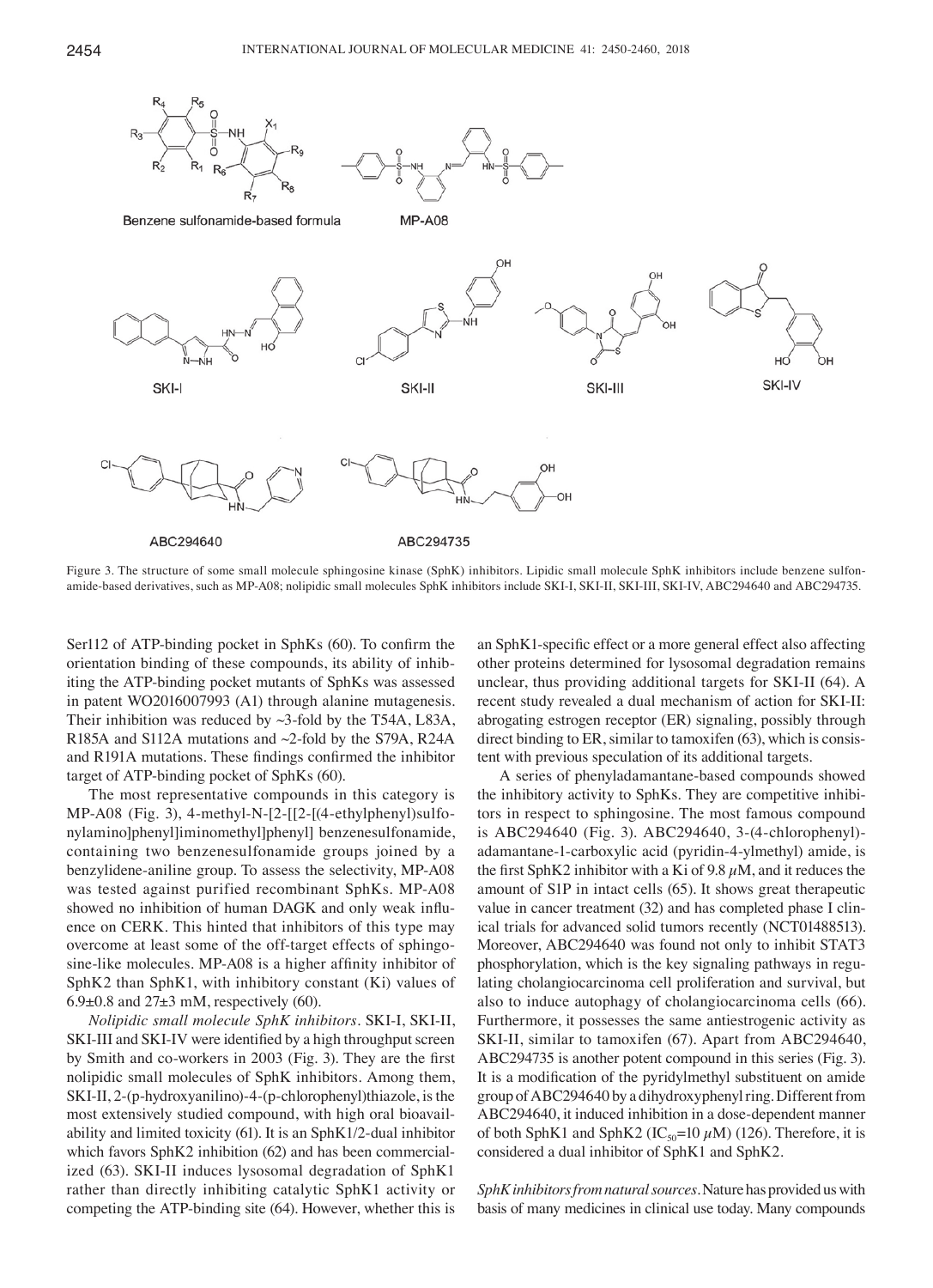from natural sources have also been recognized as SphK inhibitors. For example, SphK inhibitors B-5354a, b and c are from marine bacterium, SANK 71896. They inhibit SphKs activity with IC<sub>50</sub> values of 21, 58 and 38  $\mu$ M, respectively (68). The structures of these compounds were elucidated by a combination of spectroscopic analyses to be new esters of 4-amino-3-hydroxybenzoic acid with long-chain unsaturated alcohols (69). Three functional groups including the long unsaturated aliphatic chain, 4-amino and 3-hydroxyl were identified (69). Other inhibitors were developed from natural sources, include Jaspine B (70), F-12509A, and polyphenols. Although these inhibitors are moderately potent, with *in vitro* Ki ranging from 2 to 58 mM, their selectivity and large-scale production capabilities remain unknown.

## **4. The applications of SphK inhibitors**

*Cancer.* SphK1/2 are expressed 2-8-fold higher in various cancer tissues (e.g., breast, lung, ovarian, stomach and colon cancers) than in normal control tissues in both messenger (m)RNA and protein levels (35), indicating participation of SphKs in evolution and progression in cancer. They take part in cancer progression through two major different ways: one is SphKs themselves as oncogenes, the the other is their functions of metabolites.

Firstly, SphKs may act as oncogenes, involved in oncogenic H-Ras-mediated transformation. Xia *et al* proved that SphK1 acted as an oncogene, involving in a novel signaling pathway for Ras activation (23). Furthermore, SphK1 itself could induce cancer cell migration and tumor angiogenesis through its key role in epidermal growth factor (EGF) directed motility (71,72). SphK1 and SphK2 can promote breast cancer cell growth through mediating mitogenic action of insulin (73). However, there is an opposite example that specific inhibition of SphK1 had no effect on the proliferation and survival of head and neck carcinoma cells (74), which means that different cancer show different tissue specificity of SphKs.

Secondly, the products of SphKs, especially S1P, can participate in cancer progression. S1P can specifically bind to amino-terminal ring domain of tumor necrosis factor (TNF) receptor-associated factor 2 (TRAF2) (75,76), an E3 ubiquitin ligase that modulates  $TNF-\alpha$ -induced activation of nuclear factor-κB (NF-κB) signaling. It also activates signal transducer activator of transcription 3 (STAT3) (77-81). So, S1P can serve as a master switch in carcinogenesis by activation of two transcriptional regulators, TRAF2 and STAT3. S1P not only exerts function by binding to other receptors, but also precedes its function by its own receptors.

Many SphK inhibitors mentioned above have antitumor activity, some of which have entered the stage of clinical trials. For example, MP-A08 reduces the growth of human lung adenocarcinoma in a mouse xenograft model by both inducing tumor cell apoptosis and inhibiting tumor angiogenesis; ABC294640 was reported in reducing the growth of prostate and colorectal cancer (32,82), and also effective in other solid tumors, which was completed in phase I clinical trials (NCT01488513); and SKI-II can induce growth inhibition and apoptosis in human gastric cancer (83,84).

*Allergic and inflammatory diseases.* Allergic inflammatory disease is caused by hypersensitivity of the immune system and leads to inflammation. It was reported that level of S1P was increased in bronchoalveolar lavage fluid of allergic asthma after allergen challenge, revealing a potential mechanism of S1P involving in allergic inflammatory diseases(85). The mechanisms are varied and introduced below. Firstly, S1P mediates intercellular adhesion molecule-1 (ICAM-1) through p38 mitogen-activated protein kinase (MAPK) and p42/p44 MAPK-dependent Akt activation, and then causes lung injury (86). Secondly, intracellular S1P can induce cyclooxygenase-2 (COX-2) expression via activation of S1PR2 and p42/p44 MAPK-dependent signaling in renal mesangial cells, leading to enhanced prostaglandin  $E<sub>2</sub>$  $(PGE<sub>2</sub>)$  formation and cell migration (15,87). Apart from COX-2, CD23 expression is significantly increased in S1P-treated animal models. CD23 is a low-affinity receptor for IgE and considered to regulate IgE production (88,89). High expression of CD23 causes high level of IgE, which is responsible for the activation of mast cells (90). Thirdly, IgE mediated mast cell activation leads to the activation of SphK, resulting in increased formation of S1P (90), which forms a vicious circle. Administration of S1P to nude mice does not elicit airway smooth muscle hyper-reactivity and lung inflammation, which indicates a Th2-like bias mechanism of S1P (85). Fourthly, S1P signaling plays a role in immune-cell trafficking (91,92). S1P regulates both the homing of immune cells to lymphoid organs and their egress into blood and lymph (93). For example, S1PR1 is decisive for T and B cell egress from lymph nodes and for the exit of mature thymocytes, both conventional T cells and natural killer T (NKT) cells (94).

The therapeutic value of SphK inhibitors in allergic inflammatory diseases has been confirmed in animal models (16). SK1-I and DMS were both reported to reduce ovalbumin-induced airway hyper-responsiveness (AHR) and airway inflammation in mice sensitized to ovalbumin significantly (95). These compounds decrease the number of eosinophils and levels of the cytokines, TNF-α, chemokines eotaxin and chemokine ligand 2 (CCL2) in bronchoalveolar lavage fluid. SphK inhibitors also inhibit activation of NF-κB in lungs (96), a master transcription factor that regulates the expression of proinflammatory cytokines. Recently, a clinical trial recruited for evaluation the S1P as a novel biomarker in food allergy (NCT01776489). Thus, SphKs are novel therapeutic targets for the treatment of allergic diseases.

*Cardiovascular diseases.* Cardiovascular disease (CVD) is a general term for conditions affecting the heart or blood vessels. The majority of S1P in plasma is associated with high-density lipoproteins (HDL), and the amount of HDL-S1P affects the quantity and quality of HDL-dependent functions (97,98). A number of studies have linked plasma HDL-S1P to the incidence of coronary artery disease (CAD) i) HDL-S1P was lower in patients with stable CAD than in healthy individuals; ii) in contrast, HDL-S1P was higher in CAD independent of HDL-cholesterol than in healthy individuals and even higher in acute myocardial infarction (AMI); iii) HDL-S1P correlated negatively with the severity of coronary atherosclerosis (99,100). So the plasma S1P may act as a biomarker for discriminating patients with myocardial infarction (MI) and stable CAD from healthy individuals. Also, S1P takes an important part in chronic cardiac remodeling. Firstly, SphK1/S1P/S1PR1 signaling is a main cause of collagen deposition and myofibroblast activation stimulated by transforming growth factor (TGF), which contributes to cardiac fibrosis and remodeling (101). Secondly, the NF-κB and STAT3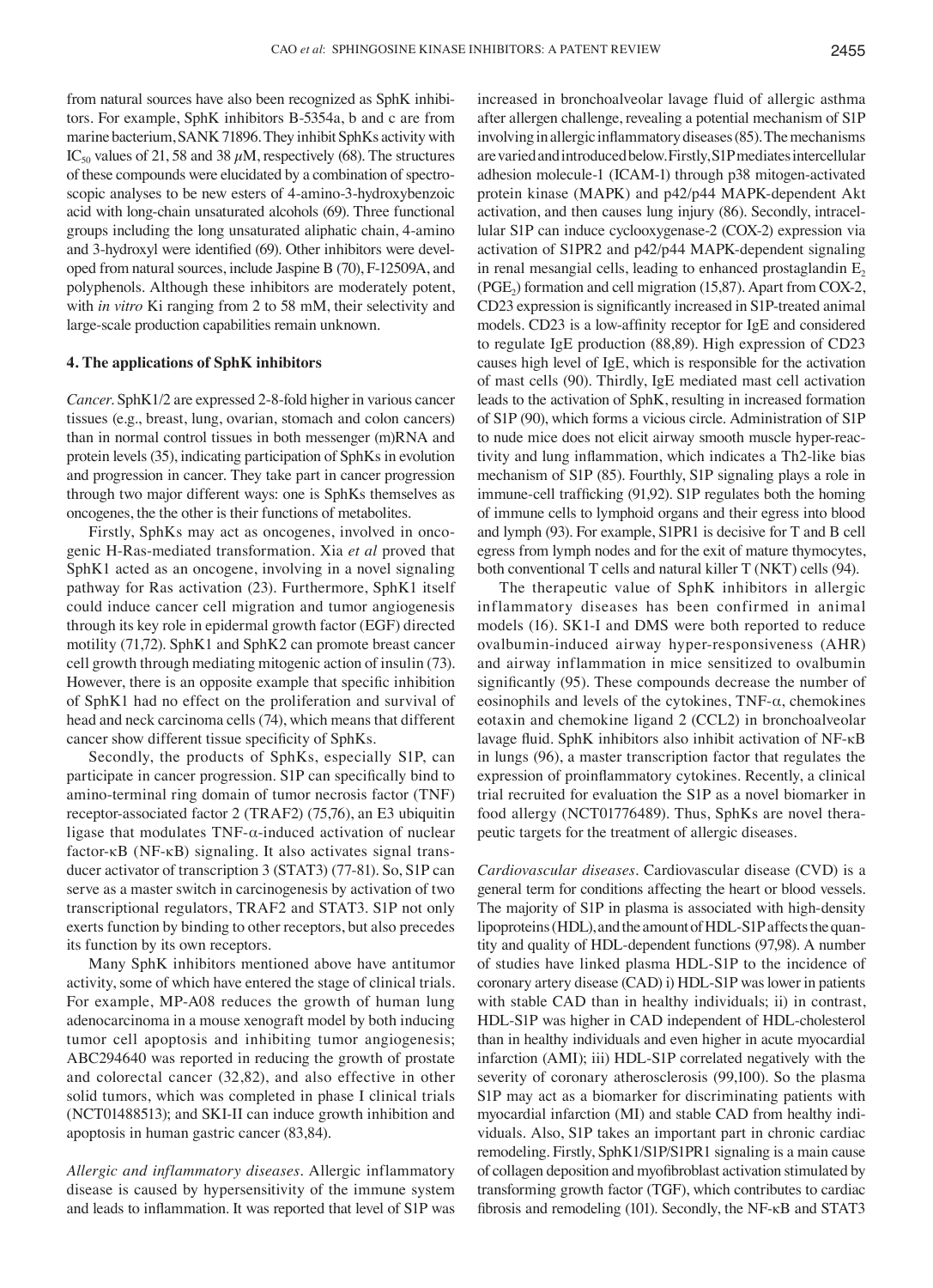in the cardiomyocyte can be activated by cardiac SphK1/S1P/ S1PR1 signaling, leading to the overproduction of proinflammatory cytokines and pathological cardiac remodeling (102,103). Thirdly, SphK1/S1P/S1PR1 signaling regulates β1-adrenergic receptor (β1-AR) stimulation-induced activation of proinflammatory responses in the cardiomyocyte, a well-recognized mechanism of chronic cardiac inflammation following MI (104). Stimulation of β1-AR upregulates SphK1 expression and increases S1P production in the cardiomyocyte (104). So cardiac SphK1/S1P/S1PR1 signaling plays a crucial role in the regulation of cardiomyocyte pro-inflammatory responses and contributes to cardiac remodeling. Furthermore, as we mentioned before, SphK1 and S1P are critical for EGF-based angiogenesis. S1P signaling regulates vascular function (105), such as vascular tone and endothelial barrier, the regulation of blood pressure, and anti-atherosclerotic effect. S1PR1 also regulates cardiac function by modulating intracellular  $Ca^{2+}$  homeostasis and  $Na^{+}/H^{+}$ exchange through its inhibitory effect on adenylate cyclase (106). These key findings on SphK and S1P may offer novel therapeutic approaches to CVD.

However, there is no approved clinical use or clinical trials of SphK inhibitors in treatment of CVD. Only a few compounds have been confirmed to show therapeutic values in CVD on mice or rats, for example, SKI-II exacerbating atherosclerosis in low-density lipoprotein receptor-deficient mice on high cholesterol diet. SphK/S1P-based therapy is a completely new area in CVD treatment.

*Transplantation.* Graft-versus-host disease (GVHD) and transplant vasculopathy (TV) represent the main cause of graft failure and reduce the ratio of long-term success after organ transplantation (107,108). As mentioned above, SPHK1/S1P signaling is involved in immune response and vascular function which are both important factors of transplantation. S1PR1 is essential for lymphocyte recirculation (109). It regulates lymphocyte egress from both thymus and peripheral lymphoid organs, which can reduce the chance of lymphocyte reaching the lesion site and prolong the survival time of the transplanted organ (109,110). Also, many studies have linked SphK1/S1P signaling to the prognostic of transplantation: i) transplant arteriosclerosis was markedly reduced in animals with SphK1 suppressed by fish oil (111); ii) GVHD and graft rejection was prevented by antagonizing the function of S1P in rat small bowel transplantation (107); iii) SphK1/S1P pathway contributed to *in vivo* intimal hyperplasia and caused the transplant vasculopathy (108).

FTY720, an SphK inhibitor, reduces the number of lymphocytes in the peripheral circulation selectively and prolongs the survival of transplanted organs, with no harm to the immune response to virus and immune memory function (110,112). It has been used on patients who receive transplantation in clinic and has showed great synergistic effect with cyclosporin A, FK506 and other first-line immunosuppressants (113-116). FTY720 finished its phase 3 clinical trails for its efficacy and safety in *de novo* adult renal transplant recipients in 2011 and has achieved a clear effect and slight adverse reaction in preventing immune rejection after transplantation.

*The central nervous system.* SphK/S1P has different roles in different central nervous diseases (117). SphK2 plays primary

roles by regulation of mitochondria function and modulation to dopaminergic neurons in Parkinson's disease (118,119). Mitochondrial dysfunction is a feature of Parkinson's disease. SphK2 is located predominantly in mitochondria. The inhibition of SphK2 decreases the expression of peroxisome proliferatoractivated receptor  $\gamma$  coactivator-1 $\alpha$  (PGC-1 $\alpha$ ) and its downstream targets nuclear respiratory factor 1 (NRF-1) and mitochondrial transcription factor A (TFAM), which are the key transcription factors regulating mitochondrial function (118). Also, SphK2/ S1P regulates the survival of the dopaminergic neurons (119). Dopaminergic neurons are related to the clinical development of Parkinson's disease. In Alzheimer's disease (AD), amyloid-β (Aβ) induces neuronal apoptosis, which is an important part in the pathogenesis of AD. siRNA knockdown of SphK1 expression increases the load of Aβ, altering the toxicity of Aβ, and worsening learning and memory ability in animal models (120,121). S1P formed by SphK2 can bind to full-length b-secretase-1 (BACE1) and increase its proteolytic activity (122,123). SphK2 is also involved in nociception. SphK2 knockout mice demonstrated its facilitation of nociceptive transmission during the late response (124), but the exact mechanism is still unknown.

In multiple sclerosis, the immunomodulating drug FTY720, also a sphingosine-based inhibitor of SphKs and S1PR, completed phase 3 clinical trials for relapsing-remitting multiple sclerosis and was approved for oral treatment of multiple sclerosis by FDA, September 22, 2010. It can cross the blood-brain barrier (BBB) and accumulate in the central nervous system. FTY720 acts on brain cells directly and provides protection against the neurodegenerative component (125). In addition, because SphK1 and SphK2 exert different effect on the central nervous system, development of selective SphK inhibitors becomes particularly important.

*Virus infections.* Negative-strand RNA virus, including influenza virus and measles virus, have become major health concerns and significant economic burden throughout the world. SphK1 overexpressing cells are more susceptible to viral infection and have more progeny virus and viral protein expression than control cells after being infected, which provides supporting evidence of increased viral replication in SphK-cells. SphK2 is co-localized with viral RNA and nonstructural proteins. Targeted impairment of SphK2 expression or function significantly inhibits virus infection. Furthermore, affinity purification-mass spectrometry studies revealed that SphK2 associates with a number of proteins involved in cellular gene expression specifically during viral infection, suggesting its role in viral replication (19).

DMS and SKI-II have been identified to inhibit influenza viral protein expression in MDCK cells. These two inhibitors also suppress the production of infectious influenza virus particles from the cells. SKI-II displays a stronger activity on inhibiting virus production with an  $EC_{50}$  of 2.5  $\mu$ M, than DMS, which has an  $EC_{50}$  of 4.1  $\mu$ M (19). At present, there is no SphK inhibitor entering clinical trials for virus infections and animal experiments are also limited, so this application needs many further studies.

#### **5. Discussion**

SphKs are key enzymes in the sphingolipid metabolic pathway which phosphorylates sphingosine into S1P, thus providing an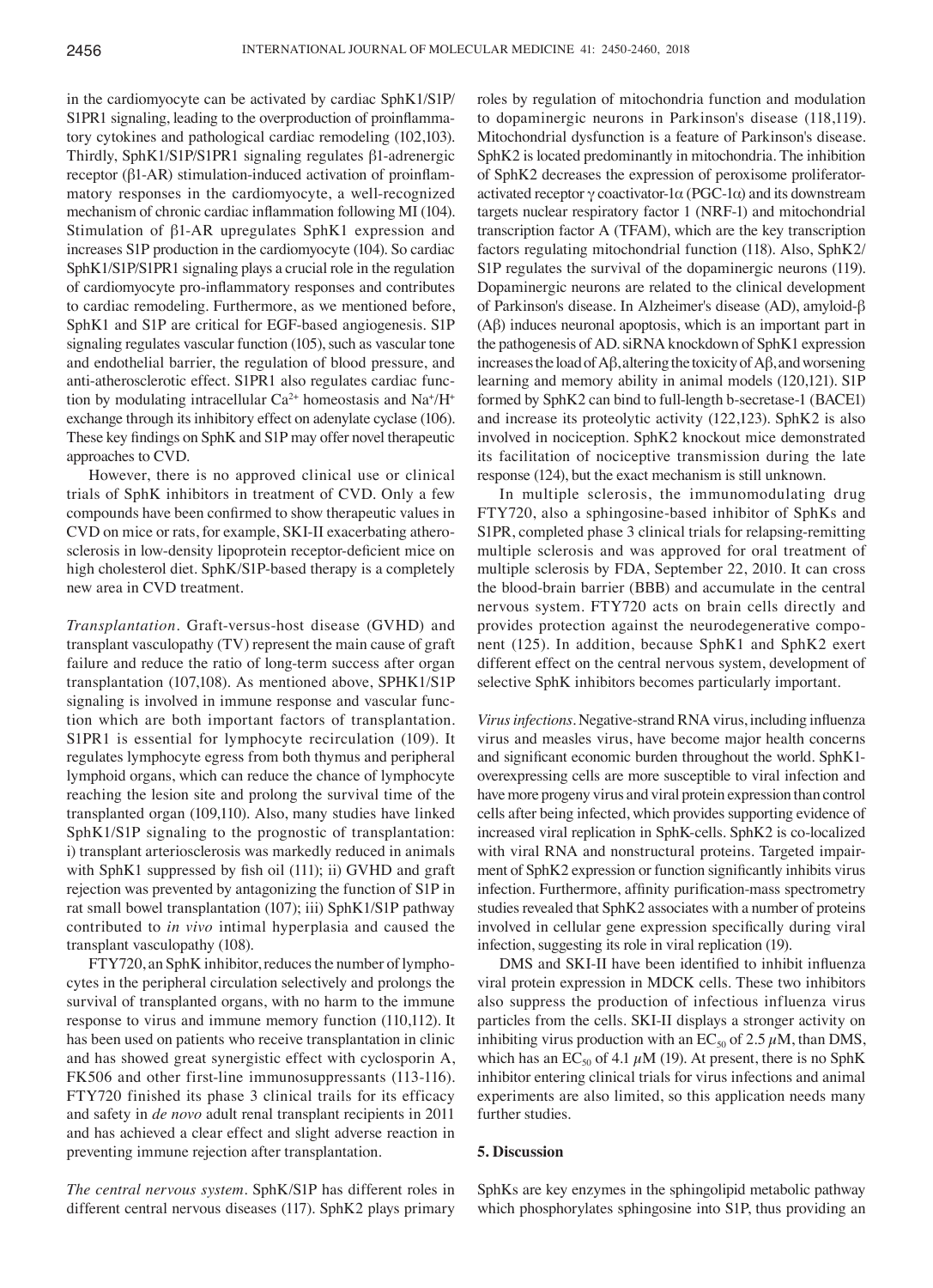essential checkpoint that regulates the relative levels of ceramide, sphingosine and S1P. The two isoforms of SphKs (SphK1 and SphK2) are the only enzymes responsible for the equilibrium between the S1P and sphingosine (62). They differ in the enzyme kinetic properties, temporal and spatial distribution, implyiing that they have distinct physiological functions. S1P participates in many cellular functions, including cell proliferation, cell morphology, tumor cell invasion, platelet aggregation, endothelial cell chemotaxis and angiogenesis. SphK/S1P signaling pathway has become a focal point in biological research, with therapeutic values for many diseases, including cancer, central nervous system diseases, virus infections, rejection after transplantation, cardiovascular diseases, and inflammatory diseases.

With the intense interest in SphK/S1P signaling pathway, many SphK inhibitors were developed. Three of five conserved domains identified within SphK are found in DAGK and CERK, whereas C4 appears to be unique in SphKs. Also SphK inhibitors have been shown to inhibit the ERK and Akt signaling pathways as a downstream event of SphK inhibition. These signaling pathways and kinases are also involved in many other physiological and pathological processes. So SphK inhibitors more or less have some off-targets effects. Identification of these off-targets that would work synergistically with SphKs, and develop compounds to target the unique C4 domain should be the focus of future studies.

Most SphK inhibitors target the substrate of SphKs or binding pocket of sphingosine or ATP in SphKs. Sphingosine-based SphK inhibitors are the structural modifications of sphingosine in its polar head, lipophilic tail or the linker. Initial sphingosine-based SphK inhibitors, including DHS, DMS and TMS, have low specificity, with several important off-targets effects. Later on, more selective inhibitors were identified, including amidine based SphK inhibitors, naphthalene based SphK inhibitors, sphingoguanidine based SphK inhibitors and many small molecules. The modifications, increasing the selectivity to one of the two isoforms, now focus on the alkyl length, the spacer between the head and linker rings, and the insertion and the position of lipidic group in tail region.

Recently, SphK1 is the most developed SphK inhibitor. Some promising potent and selective SphK1 inhibitors are appearing with best biochemically characterized inhibitor *in vitro* and *in vivo*. Unfortunately, current SphK2 inhibitors are moderately potent and only ~10-fold selective. The first SphK2 selective inhibitor described, ABC294640, has been tested in a variety of animal models of disease with some success, but some of the effects observed in *in vivo* studies may be attributed to off-target effects of this low-potency compound. SLR080811 is a secondgeneration SphK2 inhibitor that is  $\sim$ 10-fold more potent than ABC294640 but no more selective. A curious aspect of SphK2 is its absence in the results in mice in circulating S1P levels that are three times that of normal (SphK1 ablation results in one-half normal levels). SLR080811 treatment recapitulates this phenomenon. If the propensity to raise S1P levels is a general property of SphK2 inhibitors and if this effect extends beyond rodent species, then application of selective SphK inhibitors could be used to raise or lower circulating S1P levels.

The physiological role of S1P is complex, and SphKs play a pivotal role in the S1P signaling axis. Numerous *in vitro* and *in vivo* studies indicate targeting SphKs for the potential treatment of many diseases. SphK1 and SphK2 were reported to hold therapeutic values, however, whether the inhibition of one of them alone is enough remains uncertain. More kinases are targeted, more side effects will occur, so it is necessary to find the exact function of each isoforms of SphKs. With further investigation of S1P/SphK signal pathway, the mechanisms of its role in different systems will be better understood. Candidate SphK inhibitors will be optional therapeutic choice and need to be proven by clinical trials. Only a few compounds have entered the clinical trials. The assumption that animal or *in vitro* responses would be predictive of human *in vivo* reaction is not considered to be accurate. So we consider that increasing the number of SphK inhibitors in clinical trials is necessary.

#### **Acknowledgements**

Not applicable.

## **Funding**

This project was sponsored by the grants from the National Natural Science Foundation of China (nos. 81400037, 81571568, 31340073 and 81273274); Beijing Hospital Nova Project (no. BJ-2016-038). The Priority Academic Program Development of Jiangsu Higher Education Institutions (PAPD); the Six Talents Peak projects of Jiangsu Province (to JFW).

## **Availability of data and material**

The datasets used and/or analyzed during the current study are available from the corresponding author on reasonable request.

## **Authors**' **contributions**

XT and JFW conceived and designed this review. MC, CJ, YZ, WH and WN collected materials regarding sphingosine kinase inhibitors. MC wrote the paper. XT and JFW reviewed and edited the manuscript. All authors read and approved the manuscript.

#### **Ethics approval and consent to participate**

Not applicable.

## **Consent for publication**

Not applicable.

## **Competing interests**

The authors declare that they have no competing interests.

#### **References**

- 1. Orr Gandy KA and Obeid LM: Targeting the sphingosine kinase/ sphingosine 1-phosphate pathway in disease: Review of sphingosine kinase inhibitors. Biochim Biophys Acta 1831: 157-166, 2013.
- 2. Kitatani K, Idkowiak-Baldys J and Hannun YA: The sphingolipid salvage pathway in ceramide metabolism and signaling. Cell Signal 20: 1010-1018, 2008.
- 3. Hannun YA and Obeid LM: Principles of bioactive lipid signalling: Lessons from sphingolipids. Nat Rev Mol Cell Biol 9: 139-150, 2008.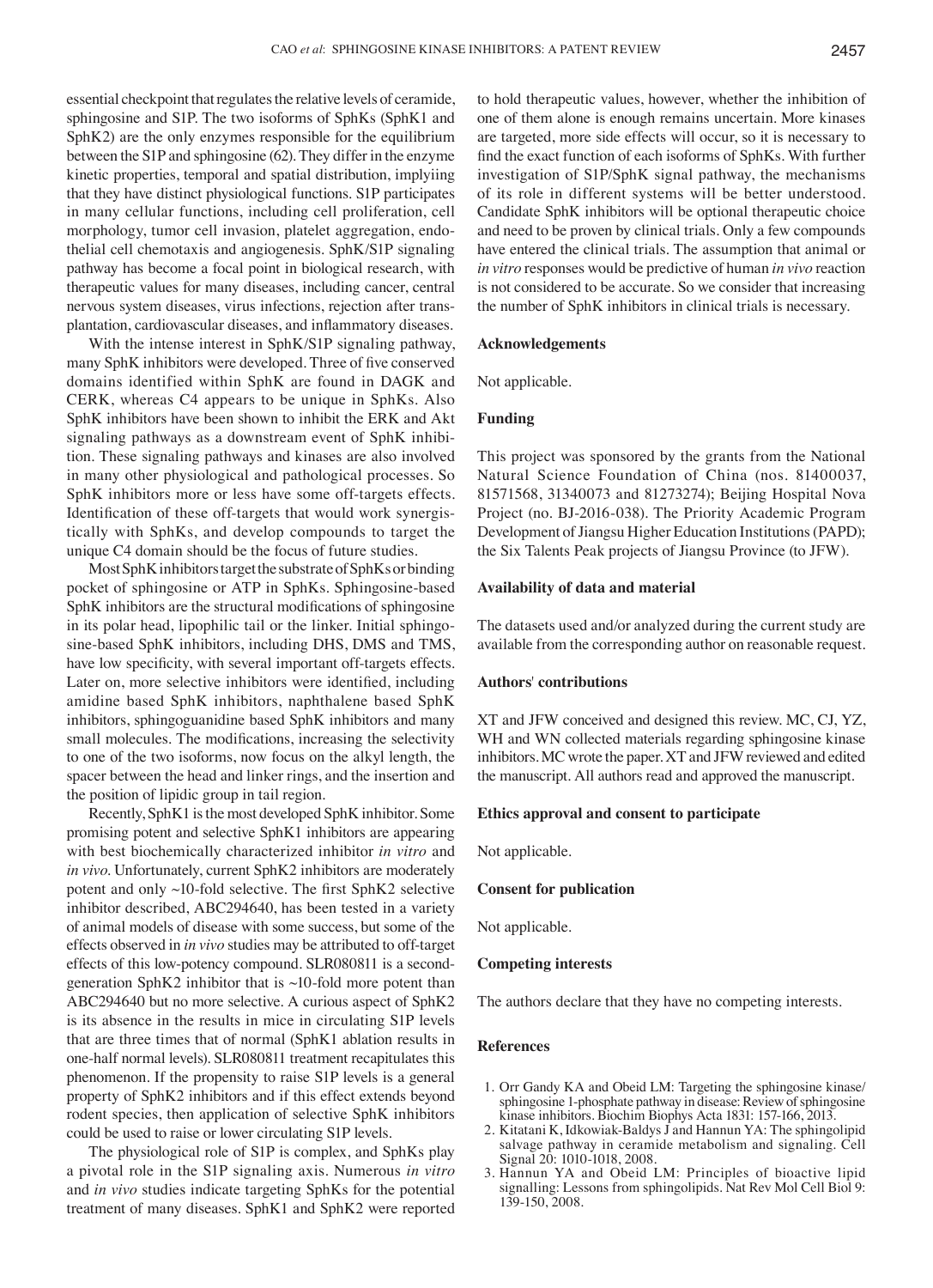- 4. Herr DR, Grillet N, Schwander M, Rivera R, Müller U and Chun J: Sphingosine 1-phosphate (S1P) signaling is required for maintenance of hair cells mainly via activation of S1P2. J Neurosci 27: 1474-1478, 2007.
- 5. Pitman MR, Powell JA, Coolen C, Moretti PA, Zebol JR, Pham DH, Finnie JW, Don AS, Ebert LM, Bonder CS, *et al*: A selective ATP-competitive sphingosine kinase inhibitor demon-<br>strates anti-cancer properties. Oncotarget 6: 7065-7083, 2015.
- 6. Archbold JK, Martin JL and Sweet MJ: Towards selective lysophospholipid GPCR modulators. Trends Pharmacol Sci 35: 219-226, 2014.
- 7. Ishii I, Fukushima N, Ye X and Chun J: Lysophospholipid receptors: Signaling and biology. Annu Rev Biochem 73: 321-354, 2004.
- 8. Zhang Q, Peyruchaud O, French KJ, Magnusson MK and Mosher DF: Sphingosine 1-phosphate stimulates fibronectin matrix assembly through a Rho-dependent signal pathway. Blood 93: 2984-2990, 1999.
- 9. Melendez AJ: Sphingosine kinase signalling in immune cells: Potential as novel therapeutic targets. Biochim Biophys Acta 1784: 66-75, 2008.
- 10. Porcelli AM, Ghelli A, Hrelia S and Rugolo M: Phospholipase D stimulation is required for sphingosine-1-phosphate activation of actin stress fibre assembly in human airway epithelial cells. Cell Signal 14: 75-81, 2002.
- 11. Meng Y, Xu Z, Wu F, Chen W, Xie S, Liu J, Huang X and Zhou Y: Sphingosine-1-phosphate suppresses cyclophosphamide induced follicle apoptosis in human fetal ovarian xenografts in nude mice. Fertil Steril 102: 871-877.e873, 2014.
- 12. Wang H, Cai KY, Li W and Huang H: Sphingosine-1-phosphate induces the migration and angiogenesis of Epcs through the Akt signaling pathway via Sphingosine-1-phosphate receptor 3/platelet-derived growth factor receptor-β. Cell Mol Biol Lett 20: 597-611, 2015.
- 13. Florey O and Haskard DO: Sphingosine 1-phosphate enhances Fc gamma receptor-mediated neutrophil activation and recruitment under flow conditions. J Immunol 183: 2330-2336, 2009.
- 14. Stieber F and Wienke D: Inhibitors of sphingosine kinase. Patent SG181643 A1. 2010.
- 15. Hla T, Sanchez T, Paik J and Claffey KP: Methods of inhibiting vascular permeability and apoptosis. Patent WO/2005/002559A2. Filed June 18, 2004; issued January 13, 2005.
- 16. Lynch K and Santos W: Sphingosine kinase inhibitors. Patent WO2016054261 A1. Filed 30 September, 2015; issued 7 April, 2016.
- 17. Smith C and French K: Methods for the treatment and prevention of inflammatory diseases. Patent US20060270630 A1.
- Filed 19 May 2006; issued 30 November, 2006.<br>18. Hahm B, Seo YJ and Alexander S: Modulation of sphin-18. Hahm B, Seosialexander S: Modulation of sphin- gosine 1-phosphate metabolizing enzymes for the treatment of negative-strand rna virus infections. Patent WO2012166859 A2.
- Filed 31 May, 2012; issued 6 December, 2012.<br>19. Sinha UK and Masood R: Compositions and methods of sphingosine kinase inhibitors for use thereof in cancer therapy. Patent WO2008067560 A9. Filed November 30, 2007; issued July 17, 2008.
- 20. Olivera A, Kohama T, Tu Z, Milstien S and Spiegel S: Purification and characterization of rat kidney sphingosine kinase. J Biol Chem 273: 12576-12583, 1998.
- 21. Lai WQ, Wong WS and Leung BP: Sphingosine kinase and sphingosine 1-phosphate in asthma. Biosci Rep 31: 145-150, 2011.
- 22. Li J, Song Z, Wang Y, Yin Y, Liu Y, Yuan R and Nan X: Overexpression of SphK1 enhances cell proliferation and invasion in triple-negative breast cancer via the PI3K/AKT signaling pathway. Tumour Biol 37: 10587-10593, 2016.
- 23. Xia P, Gamble JR, Wang L, Pitson SM, Moretti PA, Wattenberg BW, D'Andrea RJ and Vadas MA: An oncogenic role of sphingosine kinase. Curr Biol 10: 1527-1530, 2000.
- 24. Meng XD, Zhou ZS, Qiu JH, Shen WH, Wu Q and Xiao J: Increased SPHK1 expression is associated with poor prognosis in bladder cancer. Tumour Biol 35: 2075-2080, 2014.
- 25. Matula K, Collie-Duguid E, Murray G, Parikh K, Grabsch H, Tan P, Lalwani S, Garau R, Ong Y, Bain G, *et al*: Regulation of cellular sphingosine-1-phosphate by sphingosine kinase 1 and sphingosine-1-phopshate lyase determines chemotherapy resistance in gastroesophageal cancer. BMC Cancer 15: 762, 2015.
- 26. Selvam SP and Ogretmen B: Sphingosine kinase/sphingosine 1-phosphate signaling in cancer therapeutics and drug resistance. Handb Exp Pharmacol 216: 3-27, 2013.
- 27. Zhang Y, Wang Y, Wan Z, Liu S, Cao Y and Zeng Z: Sphingosine kinase 1 and cancer: A systematic review and meta-analysis. PLoS One 9: e90362, 2014.
- 28. Iwabuchi K, Nakayama H, Oizumi A, Suga Y, Ogawa H and Takamori K: Role of ceramide from glycosphingolipids and its metabolites in immunological and inflammatory responses in humans. Mediators Inflamm 2015: 120748, 2015.
- 29. Alemany R, van Koppen CJ, Danneberg K, Ter Braak M and gosine kinases. Naunyn Schmiedebergs Arch Pharmacol 374: 413-428, 2007.
- 30. Wang Q, Li J, Li G, Li Y, Xu C, Li M, Xu G and Fu S: Prognostic significance of sphingosine kinase 2 expression in non-small cell lung cancer. Tumour Biol 35: 363-368, 2014.
- 31. Zhang L, Liu X, Zuo Z, Hao C and Ma Y: Sphingosine kinase 2 promotes colorectal cancer cell proliferation and invasion by enhancing MYC expression. Tumour Biol 37: 8455-8460, 2016.
- 32. Xun C, Chen MB, Qi L, Tie-Ning Z, Peng X, Ning L, Zhi-Xiao C and Li-Wei W: Targeting sphingosine kinase 2 (SphK2) by ABC294640 inhibits colorectal cancer cell growth in vitro and in vivo. J Exp Clin Cancer Res 34: 94, 2015.
- 33. Liu Q, Rehman H, Shi Y, Krishnasamy Y, Lemasters JJ, Smith CD and Zhong Z: Inhibition of sphingosine kinase-2 suppresses inflammation and attenuates graft injury after liver transplantation in rats. PLoS One 7: e41834, 2012.
- 34. Strub GM, Paillard M, Liang J, Gomez L, Allegood JC, Hait NC, Maceyka M, Price MM, Chen Q, Simpson DC, et al: Sphingosine-1-phosphate produced by sphingosine kinase 2 in mitochondria interacts with prohibitin 2 to regulate complex IV assembly and respiration. FASEB J 25: 600-612, 2011.
- 35. Shida D, Takabe K, Kapitonov D, Milstien S and Spiegel S: Targeting SphK1 as a new strategy against cancer. Curr Drug Targets 9: 662-673, 2008.
- 36. Liau G, Stefansson S and Su J: Induction of blood vessel formation through administration of polynucleotides encoding sphingosine kinases. Patent WO2002028406 A2. Filed October 5, 2001; issued October 5, 2002.
- 37. Pitson SM, Wattenberg BW, Xia P, Dandrea RJ, Gamble JR and VadasMA: Sphingosine kinase enzyme. Patent WO2000070028A1. Filed May 12, 2000; issued November 23, 2000.
- 38. French KJ, Schrecengost RS, Lee BD, Zhuang Y, Smith SN, Eberly JL, Yun JK and Smith CD: Discovery and evaluation of inhibitors of human sphingosine kinase. Cancer Res 63: 5962-5969, 2003.
- 39. Chun J and Hartung HP: Mechanism of action of oral fingolimod (FTY720) in multiple sclerosis. Clin Neuropharmacol 33: 91-101, 2010.
- 40. Spiegel S and Milstien S: Sphingosine-1-phosphate: An enigmatic signalling lipid. Nat Rev Mol Cell Biol 4: 397-407, 2003.
- 41. Lai WQ, Melendez AJ and Leung BP: Role of sphingosine kinase and sphingosine-1-phosphate in inflammatory arthritis. World J Biol Chem 1: 321-326, 2010.
- 42. Stoffel W, Sticht G and LeKim D: Synthesis and degradation of spingosine bases in Hansenula ciferrii. Hoppe Seylers Z Physiol Chem 349: 1149-1156, 1968.
- 43. Hannun YA and Bell RM: Functions of sphingolipids and sphin- golipid breakdown products in cellular regulation. Science 243: 500-507, 1989.
- 44. Okazaki T, Bell RM and Hannun YA: Sphingomyelin turnover induced by vitamin D3 in HL-60 cells. Role in cell differen- tiation. J Biol Chem 264: 19076-19080, 1989.
- 45. Pitman MR and Pitson SM: Inhibitors of the sphingosine kinase pathway as potential therapeutics. Curr Cancer Drug Targets 10: 354-367, 2010.
- 46. Paugh SW, Paugh BS, Rahmani M, Kapitonov D, Almenara JA, Kordula T, Milstien S, Adams JK, Zipkin RE, Grant S, et al: A selective sphingosine kinase 1 inhibitor integrates multiple molecular therapeutic targets in human leukemia. Blood 112:
- 1382-1391, 2008. Yusuf A, Norris James. Xiang Liu. Sphingo-guanidines and their use as inhibitors of sphingosine kinase. Patent WO2010078247 A1. Filed 28 December, 2009; issued 8 July, 2010.
- 48. Szulc ZM, Bielawska A, Obeid LM, Hannun YA, Norris J and Xiang L: Sphingo-guanidines and their use as ihibitors of sphin- gosine kinase. Patent US2012035268 A1. Filed 28 December, 2009; issued 9 February, 2012.
- 49. Patwardhan NN, Morris EA, Kharel Y, Raje MR, Gao M, Tomsig JL, Lynch KR and Santos WL: Structure-activity rela- tionship studies and in vivo activity of guanidine-based sphingosine kinase inhibitors: Discovery of SphK1- and SphK2-selective inhibitors. J Med Chem 58: 1879-1899, 2015.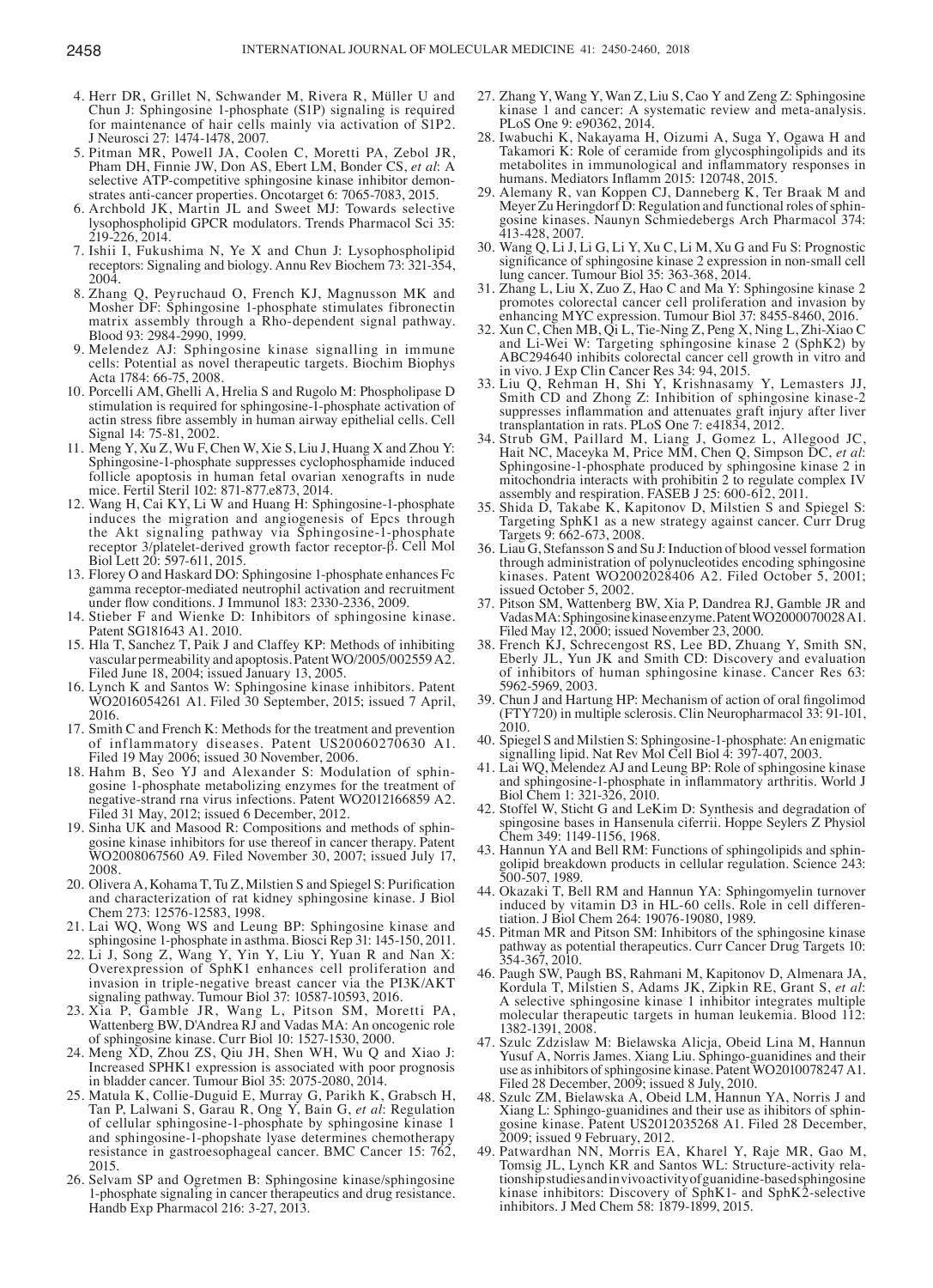- 50. Houck JD, Dawson TK, Kennedy AJ, Kharel Y, Naimon ND, Field SD, Lynch KR and Macdonald TL: Structural requirements and docking analysis of amidine-based sphingosine kinase 1 inhibitors containing oxadiazoles. ACS Med Chem Lett 7: 487-492, 2016.
- 51. Lynch KR, MacDonald TL and Mathews TP: Imidamide sphingosine kinase inhibitors. Patent WO2011/020116 A1. Filed 16 August, 2010; issued 17 February, 2011.
- 52. University Of Virginia Patent Foundation, Santos WL, Lynch KR, Macdonald TL, Kennedy A, Kharel Y, Raje MR and Houck J: Long chain base sphingosine kinase inhibitors. Patent WO2013/119946A1. Filed 8 February, 2013; issued 15 August, 2013.
- 53. Plano D, Amin S and Sharma AK: Importance of sphingosine kinase (SphK) as a target in developing cancer therapeutics and recent developments in the synthesis of novel SphK inhibitors. J Med Chem 57: 5509-5524, 2014.
- 54. Thomas J, Liu XG, Kumaravel G, Guckian KM, Caldwell RD, Ma B, Lin EY, Zheng GZ and Taveras AG: Bicyclic aryl sphingosine 1-phosphate analogs. Patent NZ597596 A. 2014.
- 55. Thomas J, Liu XG, Kumaravel G, Guckian KM, Caldwell RD, Ma B, Lin EY, Zheng GZ and Taveras AG: Bicyclic aryl sphingosine 1-phosphate analogs. Patent US2016129023 A1. Filed 5 October, 2015; issued 12 May, 2016.
- 56. Congdon MD, Childress ES, Patwardhan NN, Gumkowski J, Morris EA, Kharel Y, Lynch KR and Santos WL: Structure-activity relationship studies of the lipophilic tail region of sphingosine kinase 2 inhibitors. Bioorg Med Chem Lett 25: 4956-4960, 2015.
- 57. Congdon MD, Kharel Y, Brown AM, Lewis SN, Bevan DR, Lynch KR and Santos WL: Structure-activity relationship studies and molecular modeling of naphthalene-based sphingosine kinase 2 inhibitors. ACS Med Chem Lett 7: 229-234, 2016.
- 58. Knott K, Kharel Y, Raje MR, Lynch KR and Santos WL: Effect of alkyl chain length on sphingosine kinase 2 selectivity. Bioorg Med Chem Lett 22: 6817-6820, 2012.
- 59. Brinkmann V, Davis MD, Heise CE, Albert R, Cottens S, Hof R, Bruns C, Prieschl E, Baumruker T, Hiestand P, *et al*: The immune modulator FTY720 targets sphingosine 1-phosphate receptors. J Biol Chem 277: 21453-21457, 2002.
- 60. Pitman MR and Pitson SM: Benzene sulfonamide-based inhibitors of sphingosine kinases. Patent WO2016007993 A1. Filed 16 July, 2015; issued 21 January, 2016.
- 61. French KJ, Upson JJ, Keller SN, Zhuang Y, Yun JK and Smith CD: Antitumor activity of sphingosine kinase inhibitors. J Pharmacol Exp Ther 318: 596-603, 2006.
- 62. Gao P, Peterson YK, Smith RA and Smith CD: Characterization of isoenzyme-selective inhibitors of human sphingosine kinases. PLoS One 7: e44543, 2012.
- 63. Antoon JW, Meacham WD, Bratton MR, Slaughter EM, Rhodes LV, Ashe HB, Wiese TE, Burow ME and Beckman BS: Pharmacological inhibition of sphingosine kinase isoforms alters estrogen receptor signaling in human breast cancer. J Mol Endocrinol 46: 205-216, 2011.
- 64. Ren S, Xin C, Pfeilschifter J and Huwiler A: A novel mode of action of the putative sphingosine kinase inhibitor 2-(p-hydroxyanilino)-4-(p-chlorophenyl) thiazole (SKI II): induction of lysosomal sphingosine kinase 1 degradation. Cell Physiol Biochem 26: 97-104, 2010.
- 65. French KJ, Zhuang Y, Maines LW, Gao P, Wang W, Beljanski V, Upson JJ, Green CL, Keller SN and Smith CD: Pharmacology and antitumor activity of ABC294640, a selective inhibitor of sphingosine kinase-2. J Pharmacol Exp Ther 333: 129-139, 2010.<br>66. Ding X, Chaiteerakij R, Moser CD, Shaleh H, Boakye J, Chen G,
- 66. Ding X, Chaiteerakij R, Moser CD, Shaleh H, Boakye J, Chen G, Ndzengue A, Li Y, Zhou Y, Huang S, *et al*: Antitumor effect of the novel sphingosine kinase 2 inhibitor ABC294640 is enhanced by inhibition of autophagy and by sorafenib in human cholangiocarcinoma cells. Oncotarget 7: 20080-20092, 2016.
- 67. Antoon JW, White MD, Meacham WD, Slaughter EM, Muir SE, Elliott S, Rhodes LV, Ashe HB, Wiese TE, Smith CD, et al: Elliott S, Rhodes LV, Ashe HB, Wiese TE, Smith CD, *et al*: Antiestrogenic effects of the novel sphingosine kinase-2 inhibitor ABC294640. Endocrinology 151: 5124-5135, 2010.
- 68. Kono K, Tanaka M, Mizuno T, Kodama K, Ogita T and Kohama T: B-535a, b and c, new sphingosine kinase inhibitors, produced by a marine bacterium; taxonomy, fermentation, isolation, physicochemical properties and structure determination. J Antibiot (Tokyo) 53: 753-758, 2000.
- 69. Kono K, Tanaka M, Ogita T and Kohama T: Characterization of B-5354c, a new sphingosine kinase inhibitor, produced by a marine bacterium. J Antibiot (Tokyo) 53: 759-764, 2000.
- 70. Salma Y, Lafont E, Therville N, Carpentier S, Bonnafé MJ, Levade T, Génisson Y and Andrieu-Abadie N: The natural marine anhydrophytosphingosine, Jaspine B, induces apoptosis in melanoma cells by interfering with ceramide metabolism. Biochem Pharmacol 78: 477-485, 2009.
- 71. Sarkar S, Maceyka M, Hait NC, Paugh SW, Sankala H, Milstien S and Spiegel S: Sphingosine kinase 1 is required for migration, proliferation and survival of MCF-7 human breast cancer cells. FEBS Lett 579: 5313-5317, 2005.
- 72. Gamble J, Vadas M, Pitson S, Xia P and Limaye V: Method of modulating epithelial cell activity by modulating the functional levels of sphingosine kinase. Patent US20060205688A1. Filed 14 October, 2003; issued 14 September, 2006.
- 73. Dai L, Qi Y, Chen J, Kaczorowski D, Di W, Wang W and Xia P: Sphingosine kinase (SphK) 1 and SphK2 play equivalent roles in mediating insulin's mitogenic action. Mol Endocrinol 28: 197-207, 2014.<br>74. Schnute ME, McReynolds MD, Kasten T, Yates M, Jerome G,
- Rains JW, Hall T, Chrencik J, Kraus M, Cronin CN, *et al:* Modulation of cellular S1P levels with a novel, potent and specific inhibitor of sphingosine kinase-1. Biochem J 444: 79-88, 2012.
- 75. Park ES, Choi S, Shin B, Yu J, Yu J, Hwang JM, Yun H, Chung YH, Choi JS, Choi Y, *et al*: Tumor necrosis factor (TNF) receptor-associated factor (TRAF)-interacting protein (TRIP) negatively regulates the TRAF2 ubiquitin-dependent pathway by suppressing the TRAF2-sphingosine 1-phosphate (S1P) inter- action. J Biol Chem 290: 9660-9673, 2015.
- 76. Alvarez SE, Harikumar KB, Hait NC, Allegood J, Strub GM, Kim EY, Maceyka M, Jiang H, Luo C, Kordula T, *et al*: Sphingosine-1-phosphate is a missing cofactor for the E3 ubiquitin ligase TRAF2. Nature 465: 1084-1088, 2010.
- 77. Garris CS, Wu L, Acharya S, Arac A, Blaho VA, Huang Y, Moon BS, Axtell RC, Ho PP, Steinberg GK, *et al*: Defective sphingosine 1-phosphate receptor 1 (S1P1) phosphorylation exacerbates TH17-mediated autoimmune neuroinflammation. Nat Immunol 14: 1166-1172, 2013.<br>78. Nguyen AV, Wu YY and Lin EY: STAT3 and sphin-
- gosine-1-phosphate in inflammation-associated colorectal cancer. World J Gastroenterol 20: 10279-10287, 2014.
- 79. Theiss AL: Sphingosine-1-phosphate: Driver of NFκB and STAT3 persistent activation in chronic intestinal inflammation and colitis-associated cancer. JAKSTAT 2: e24150, 2013.
- 80. Liang J, Nagahashi M, Kim EY, Harikumar KB, Yamada A, Huang WC, Hait NC, Allegood JC, Price MM, Avni D, et al: Sphingosine-1-phosphate links persistent STAT3 activation, chronic intestinal inflammation, and development of colitis‑asso- ciated cancer. Cancer Cell 23: 107-120, 2013.
- 81. Degagné E, Pandurangan A, Bandhuvula P, Kumar A, Eltanawy A, Zhang M, Yoshinaga Y, Nefedov M, de Jong PJ, Fong LG, *et al*: Sphingosine-1-phosphate lyase downregulation promotes colon carcinogenesis through STAT3-activated microRNAs. J Clin Invest 124: 5368-5384, 2014.
- 82. McNaughton M, Pitman M, Pitson SM, Pyne NJ and Pyne S: Proteasomal degradation of sphingosine kinase 1 and inhi- bition of dihydroceramide desaturase by the sphingosine kinase inhibitors, SKi or ABC294640, induces growth arrest in androgen-independent LNCaP-AI prostate cancer cells. Oncotarget 7: 16663-16675, 2016.
- 83. Li PH, Wu JX, Zheng JN and Pei DS: A sphingosine kinase-1 inhibitor, SKI-II, induces growth inhibition and apoptosis in human gastric cancer cells. Asian Pac J Cancer Prev 15: 10381-10385, 2014.
- 84. Liu Y, Zhu Z, Cai H, Liu Q, Zhou H and Zhu Z: SKI-II reverses the chemoresistance of SGC7901/DDP gastric cancer cells. Oncol Lett 8: 367-373, 2014.
- 85. Roviezzo F, Sorrentino R, Bertolino A, De Gruttola L, Terlizzi M, Pinto A, Napolitano M, Castello G, D'Agostino B, Ianaro A, et al: S1P-induced airway smooth muscle hyperresponsiveness and lung inflammation in vivo: Molecular and cellular mechanisms. Br J Pharmacol 172: 1882-1893, 2015.
- 86. Lin CC, Lee IT, Hsu CH, Hsu CK, Chi PL, Hsiao LD and Yang CM: Sphingosine-1-phosphate mediates ICAM-1 dependent monocyte adhesion through p38 MAPK and p42/p44 MAPK-dependent Akt activation. PLoS One 10: e0118473, 2015.
- 87. Völzke A, Koch A, Meyer Zu Heringdorf D, Huwiler A and Pfeilschifter J: Sphingosine 1-phosphate (S1P) induces COX-2 expression and  $PGE_2$  formation via S1P receptor 2 in renal mesangial cells. Biochim Biophys Acta 1841: 11-21, 2014.
- 88. Selb R, Eckl-Dorna J, Twaroch TE, Lupinek C, Teufelberger A, Hofer G, Focke-Tejkl M, Gepp B, Linhart B, Breiteneder H, et al: Critical and direct involvement of the CD23 stalk region in IgE binding. J Allergy Clin Immunol 139: 281-289.e5, 2017.
- 89.Galli SJ and Tsai M: IgE and mast cells in allergic disease. Nat Med 18: 693-704, 2012.
- 90.Melendez AJ: Allergy therapy: The therapeutic potential of targeting sphingosine kinase signalling in mast cells. Eur J Immunol 38: 2969-2974, 2008.